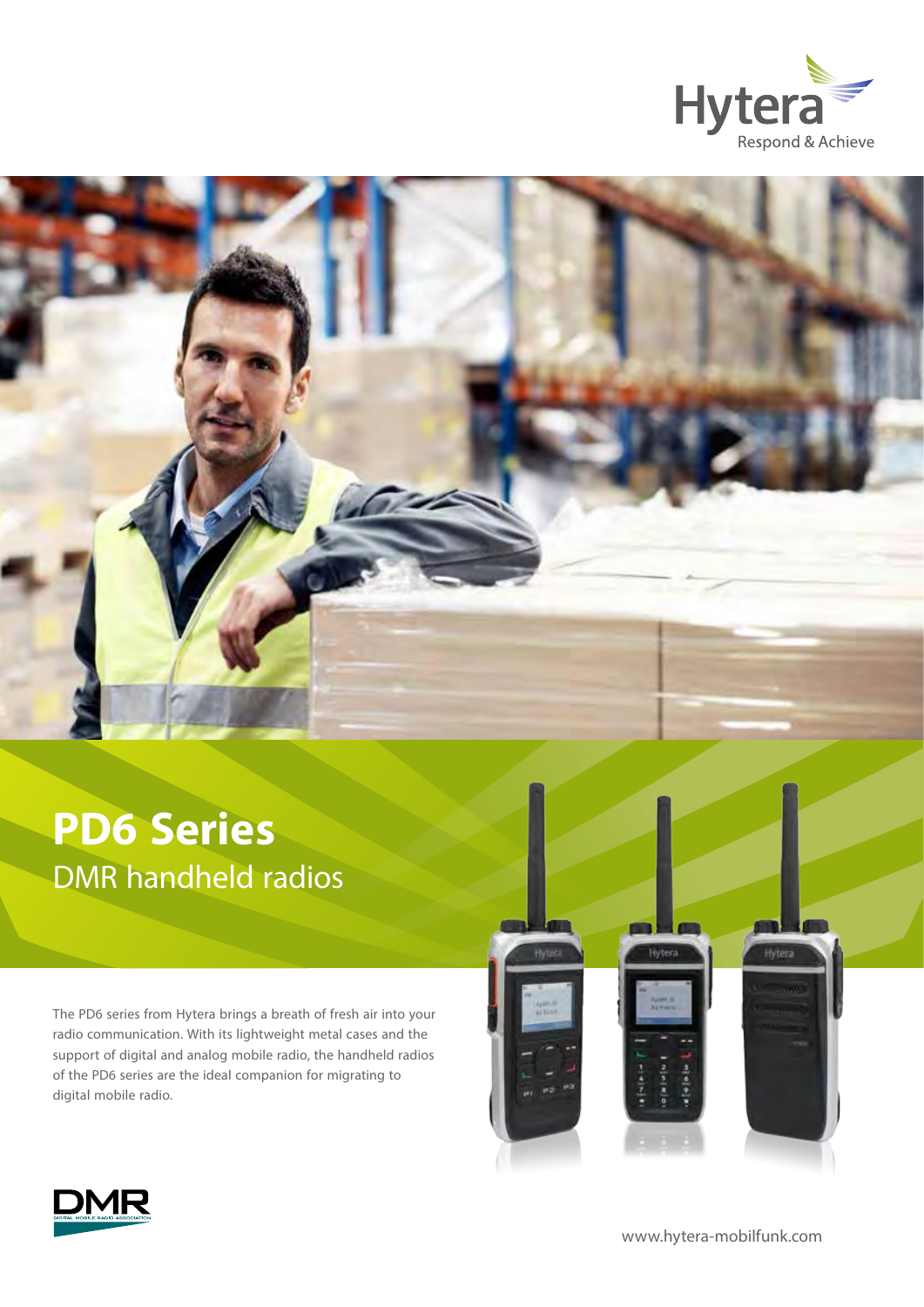# **Radios**

# PD6 Series

**PD605 / PD605G PD665 / PD665G PD685 / PD685G DMR handheld radios**











## **Highlights**

#### **Small, lightweight and thin**

The handheld radios of the PD6 series are only 27 mm deep, making them particularly compact. They are encased in a high-quality aluminum metal frame and with a weight of only 290 g (PD605) or 310 g (PD655/PD685) comfortable and easy to carry for long operations.

#### **Long battery service life**

With the lithium-ion battery with 1500 mAh included in the delivery, the handheld radios of the PD6 series achieve an operating time in digital operation of at least 16 hours. With the optionally available 2000-mAh battery, it will even be 20 hours.

#### **Improved utilization of the frequency spectrum**

The PD6 series can be operated in TDMA Direct Mode and Pseudo Trunking. This assignment of the available bandwidth with double the number of channels leads to a significant easing of the increasing shortage of frequencies in the operation of DMR mobile radio systems compared to analog mobile radio systems.

#### **Expanded frequency range**

The frequency range in UHF stretches from 400 MHz to 527 MHz.

#### **Support of analog and digital mobile radio**

The PD6 series was developed in compliance with the ETSI mobile radio standard Digital Mobile Radio (DMR). The handheld radios support the conventional DMR operation and can also be operated in analog mode. That makes the radios of the PD6 series the ideal companion for the move to digital mobile radio.

#### **Additional functions (selection)**

- Every radio of the PD6 series is also available with GPS. Variants with GPS support GIS applications, such as AVL and telemetry.
- Encryption with the encryption algorithm ARC4 (40 bit) in accordance with DMRA or with optional algorithms AES128 and AES256 (128 and 256 bit)
- **Expansion interface for applications**
- Man-down function (optional)
- Leasing function
- Versatile voice calls: Individual call, group call, broadcast call, emergency call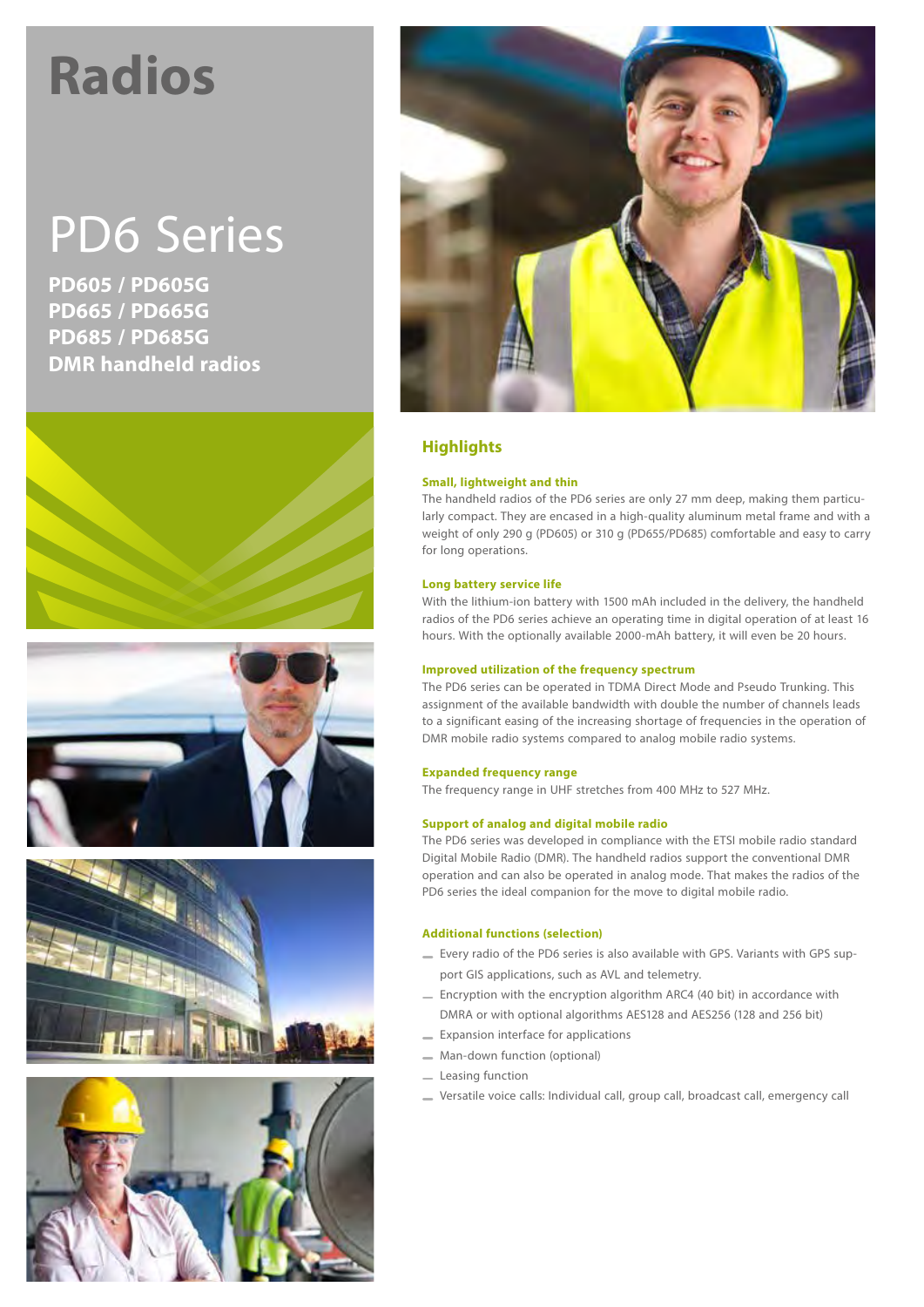

### **Standard scope of delivery**

# Lithium-ion battery (1500mAh) BL1502 Standard antenna (UHF or VHF) Hand strap RO03 Belt clip BC19 Switching power adapt-<br>
er for charger PS1018 Earphone with C-clip EHN20 phone SM26N1 eadset ESW01 Carrying case (nylon) NCN011 6-unit charger MCA08 Lithium-ion battery<br>(2000 mAh) BL2010

**Additional accessories (selection)**